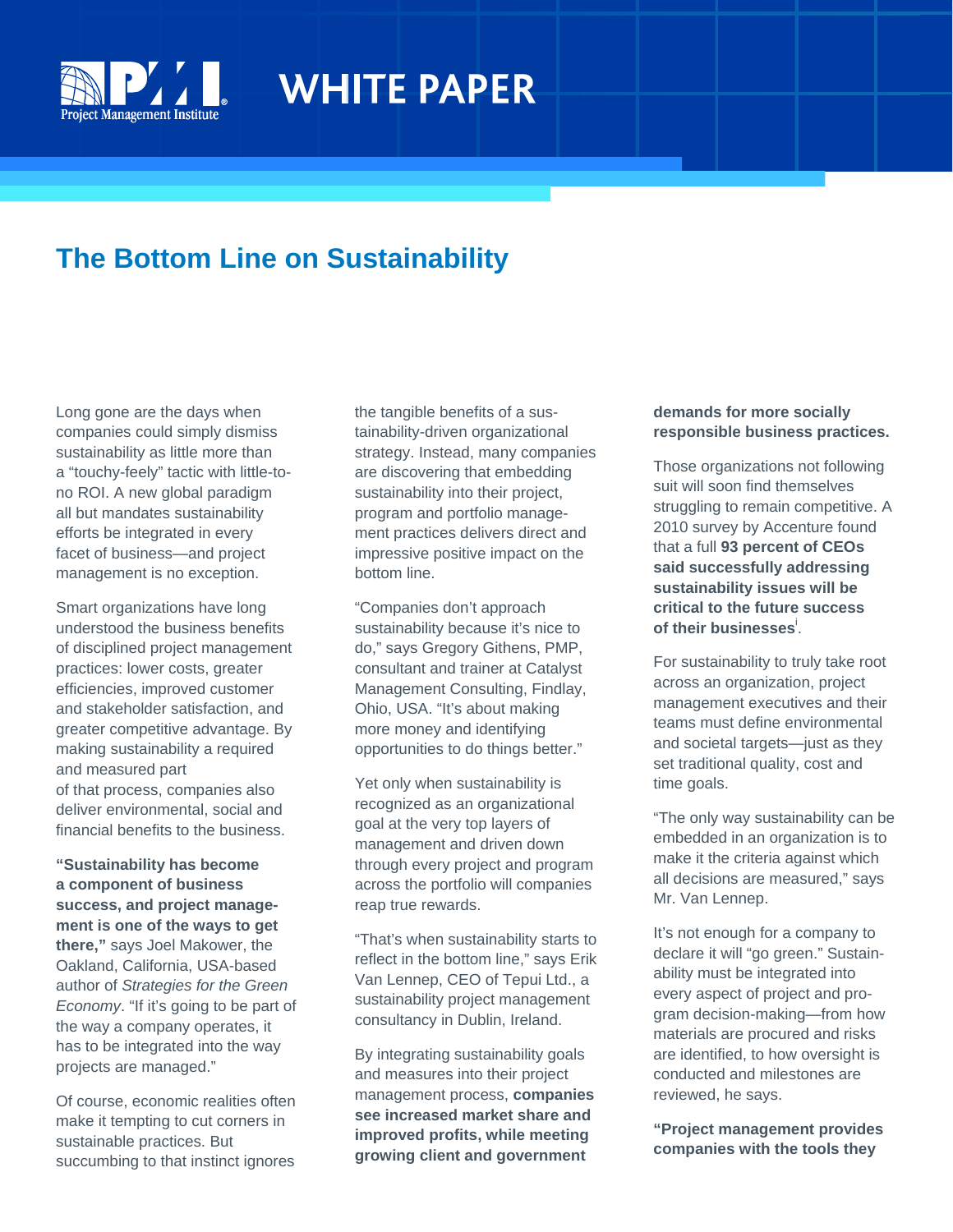**need to achieve their sustainability goals,"** Mr. Githens says.

# **Sustainability In Action**

**The Company:** Group L'Oréal, Paris, France **The Industry:** Cosmetics **The ROI**: Integrating biodiversity at the procurement stage fuels sustainability throughout the life cycle of new product development projects.

For global cosmetics company L'Oréal, green is more than a hot shade of eye shadow. It's a key ingredient behind all of its new product development projects.

"We look at sustainability across the entire life cycle of the product," says Francis Quinn, director of sustainability at Group L'Oréal. That includes assessing the impact of the ingredients, manufacturing, distribution, consumer use and end-of-life disposal.

Core to L'Oréal's approach is a structured project management framework for procuring raw materials. As part of the process, the company examines the ingredient across five areas:

- Consumer and employee health
- **Environmental protection**
- Protection of biodiversity
- Fair trade
- Respect for human rights

Before a raw material is incorporated into a new product-development project, it's reviewed against 25 criteria, including whether it's endangered and how it's harvested.

Today at L'Oréal, **40 percent of ingredients come from renewable resources and 400 ingredients are produced through** 

**organic agriculture.** The company is also actively investing in green chemistry projects to find molecules and products that require no solvents or hightemperature processing and are 100 percent biodegradable.

"Sustainability is part of our design process," says Mr. Quinn. **"Environmental considerations apply across the board, and there are sustainability measures and milestones at every stage of the project."** 

For one of its new product projects, for example, the development team had been looking at an extract from the *Orchis mascula* (also known as the early purple orchid) as a primary ingredient. But the team discovered the flower was on an endangered species list. Rather than simply walking away from the plant, the L'Oréal team decided to develop it in the company's biotechnology center.

"By growing the flower, we promote the species and are able to use it in the product without harming the environment," says Mr. Quinn.

Although he won't disclose what the company spends to produce the flower, he argues that cost is irrelevant.

"I've had people ask me if we'd be willing to pay extra for ingredients that meet our environmental criteria," he says. "I tell them that it's the wrong question to ask. We won't buy an ingredient that doesn't meet our environmental criteria. Whatever the price, we walk away."

L'Oréal prides itself on being a company that consistently focuses on reducing its environmental impact and supporting the communities in which it works. To do that,

sustainability standards must be enforced across the project portfolio.

"We currently sell products in 130 markets around the world. As we progress our ambition to double our consumer base in the next 10 years, a sustainable approach becomes even more essential," Mr. Quinn says. **"Our capacity to grow responsibly and sustainably depends on meeting societal challenges as well as raising the bar on environmental performance.** At L'Oréal, sustainable development is a driver for responsible growth and a source of inspiration for our brands. Our project teams understand that the values of our company are not negotiable."

# **From Strategy to Projects That Transform**

Ninety-one percent of respondents in the Accenture study reported their companies plan to launch projects to directly address sustainability issues over the next five years. Those efforts include installing renewable energy systems, improving energy efficiency at existing facilities and implementing advanced communication technologies.

Along with investing in projects specifically designed to address environmental or societal needs, forward-thinking leaders are embedding sustainability goals and measures into their core project management processes. **Whether building a skyscraper, creating a new shampoo or designing a new data center, sustainability ranks as a top priority when plans are developed and throughout the ensuing project life cycle.** According to the Accenture survey, 81% of CEOs said their companies have fully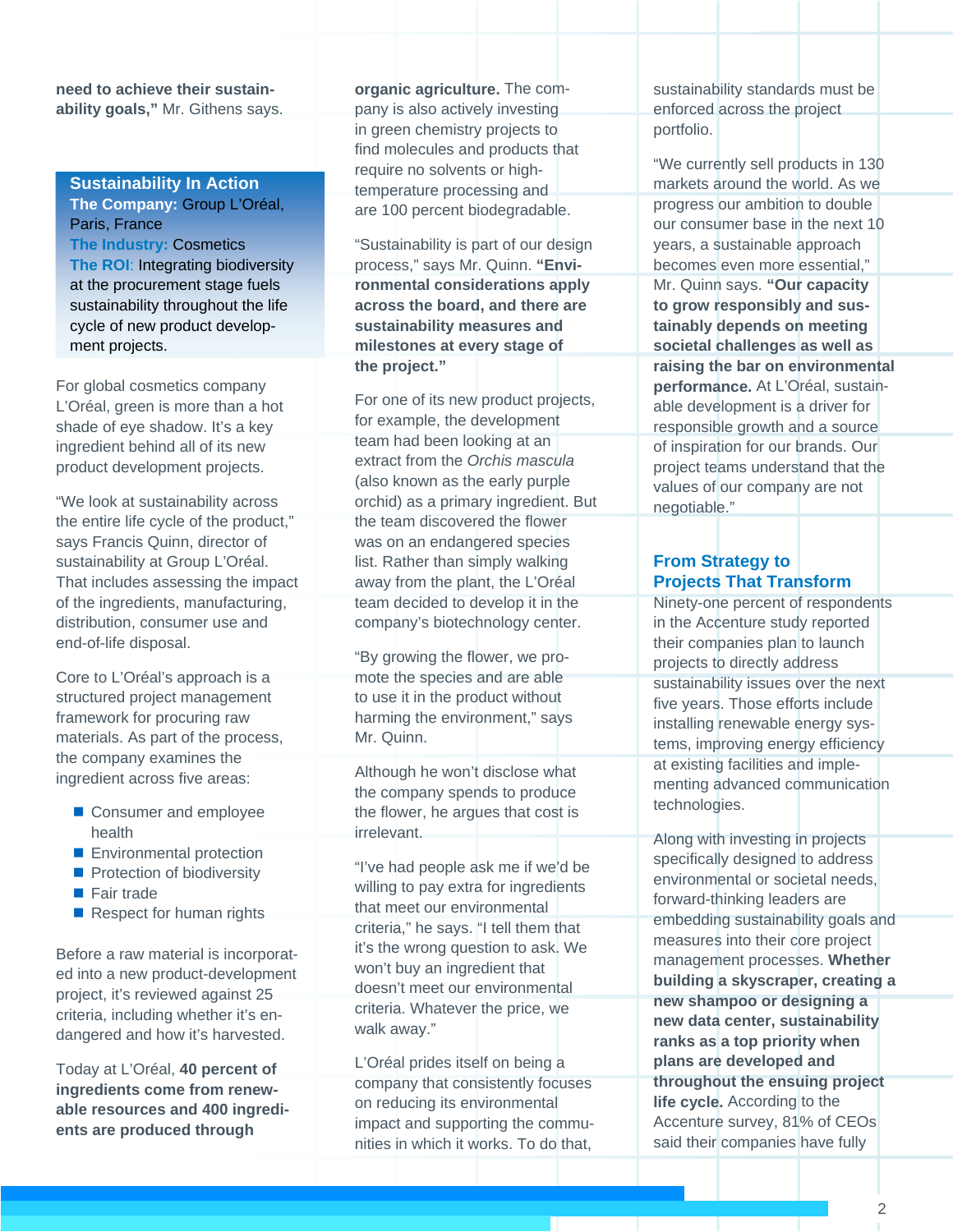integrated sustainability in their company-wide strategies and operations, compared to just 50 percent in 2007.

**"CEOs believe that we are moving toward an era in which businesses will no longer focus purely on profit and loss as the primary means of valuation,"** the Accenture report states. "Rather, [they will] take into account also the positive and negative impacts on society and the environment."

Such decision-making cannot happen without executive support for big-picture change that spans the project portfolio. When project managers are encouraged to make sustainability part of the project management process, and are trained in implementing sustainability strategies and benchmarking, they become powerful champions of the sustainability transformation, says Mr. Van Lennep.

That power becomes even greater with the right project talent that can align the organization's strategic goals with its sustainability efforts. "People with the Project Management Professional (PMP)<sup>®</sup> credential already have an instinct on how to [watch out for] problems, and they are skilled at managing the inflow and outflow of resources," he says. "When they see the systemic relationship between sustainability and the project goals, they begin to measure every decision against a set of sustainability criteria."

By embedding sustainability into the very culture of an organization, organizations can effectively translate strategy into projects and programs that deliver on sustainability goals.

**Sustainability In Action The Company:** Fujitsu, Tokyo, Japan **The Industry:** IT **The ROI**: Establishing sustainability goals at the start helps ensure projects are strategically aligned—and deliver results.

For Fujitsu, sustainability can't be something project teams try to tack on at the end.

"When we start any project, we look at it holistically," says Alison O'Flynn, Fujitsu's executive director of sustainability for Australia and New Zealand and a leader of the IT giant's global sustainability community based in Melbourne, Australia.

**"As part of the criteria for moving forward, we consider all of the resources that will be used, the environmental impact, and the carbon footprint upfront as part of the project plan.** These are metrics that have become part of the Fujitsu project management practice."

Part of that project management practice means tapping into the right knowledge and talent base.

"Project Management Professional (PMP)® certification holders and *A Guide to the Project Management Body of Knowledge* (*PMBOK® Guide*) are critical to successful sustainable project management," says Ms. O'Flynn. "The framework and discipline support the holistic view and breadth that sustainability in project management requires."

Fujitsu's sustainability framework is aimed squarely at reducing greenhouse gas emissions, lowering energy use and producing less waste. And the project management office (PMO) plays a critical

role in identifying ways for weaving those goals into project plans and making sure those plans deliver the desired results.

**"The PMO makes sure the value case of every project aligns back to the corporate sustainability values and we have the processes in place to track those goals,"** she says.

For example, the possibility of future taxes on carbon emissions can help the PMO make the case for choosing carbon-neutral projects. "The United Kingdom has very advanced carbon-reduction commitments, and Australia is moving in that direction," she notes. "So we can see direct financial implications of these choices."

The company also regularly guides clients on how to create sustainability goals and metrics for their projects. For example, Fujitsu worked with Toyota in Australia to develop eco-friendly IT strategies at its three main Victoria sites to ensure those facilities meet Toyota's energy-efficiency goals.

As a first step, the Fujitsu team conducted in-depth interviews and assessments to define the environmental impact of the Toyota IT facilities. "We helped them understand their true energy consumption and how by reducing it, they would also reduce costs," says Ms. O'Flynn.

She explains that Toyota's IT group didn't understand its energy consumption or costs because they weren't paying those bills. **"Doing an up-front analysis lets you see where there are opportunities for savings and helps you create metrics to track progress."**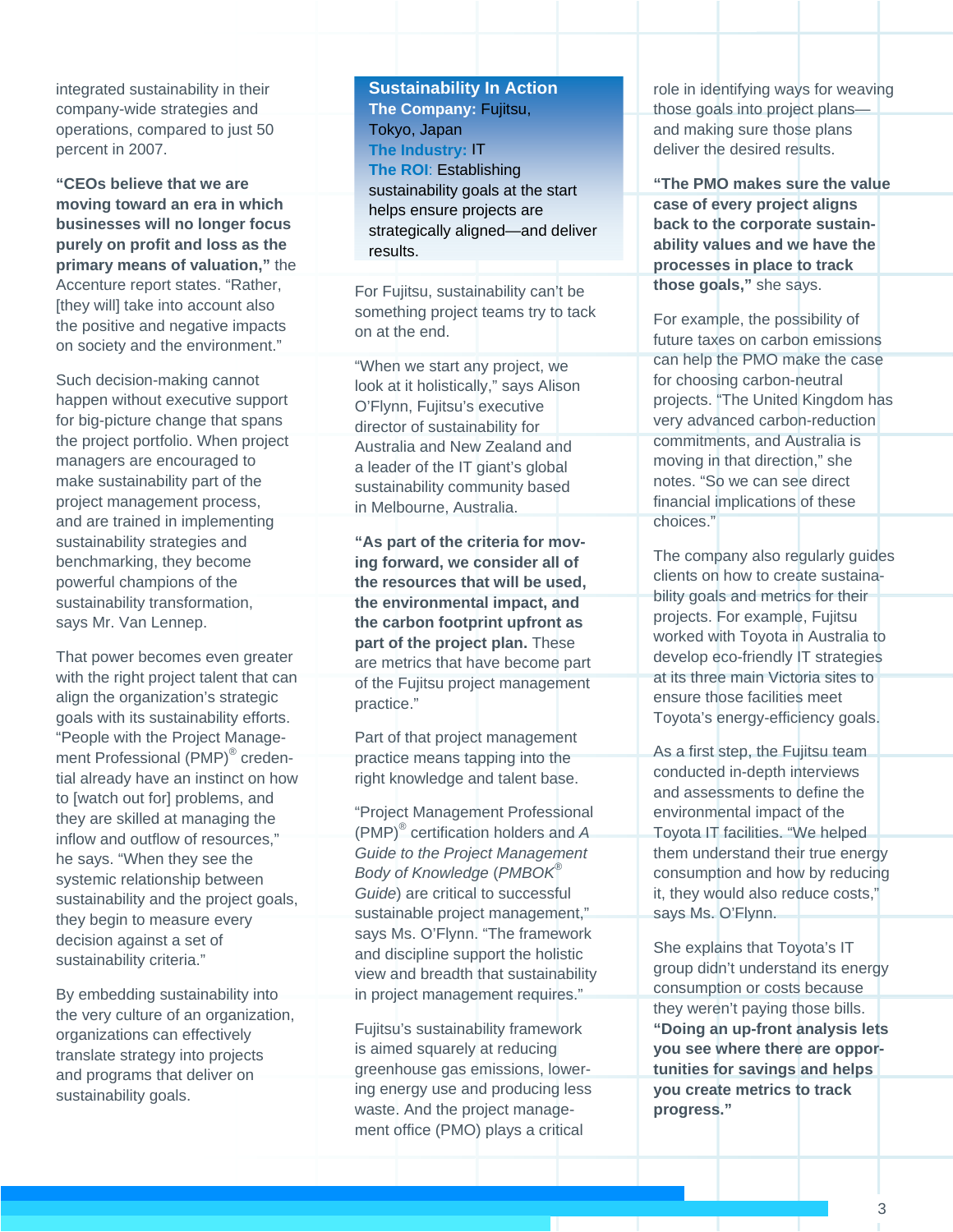Fujitsu then helped Toyota formulate a sustainable IT strategy linked to the company's 2010 goals, outlining a number of projects and programs to achieve those goals, including system consolidation, disposal of assets and power-management initiatives for conferencing systems. The projects **slashed electricity consumption by as much as 43 percent at the three sites**, which not only led to reduced greenhouse gas emissions but substantial cost savings outcomes made possible by the company adhering to an organization-wide sustainable project management strategy.

Along with identifying projects that could help it meet its goals, the company established program management processes and procedures to help teams define, implement and measure sustainability.

#### **Leaders and Followers**

Those companies just beginning to make sustainability part of their project and program management practices can pick up plenty of knowledge from those who have been doing it for years.

Those cutting-edge companies have learned valuable lessons about how to create the culture and infrastructure necessary to reap the benefits of sustainable project management. They've created sustainability roadmaps, set environmental criteria for projects, and made it abundantly clear to employees, suppliers and clients that making socially responsible choices is a requirement of doing business with them.

And the more disciplined an organization's project management process and team, the more able

they are to meet their sustainability goals. "PMP certification holders and the *PMBOK® Guide* give companies a standard language, increase the confidence of stakeholders and better align their sustainability goals with their corporate strategy," Mr. Githens says.

Still, this kind of change doesn't come easily. Organizations can spend years creating the culture, value system and infrastructure that addresses environmental and community issues across the life cycle of their projects and programs.

**"Sustainability is not about installing solar panels or using alternative energy. It's about connectivity, and thinking project plans through in terms of environmental impact**, and the fundamental relationships between the decisions we make today so we are not compromising ourselves down the road," says Mr. Van Lennep.

"Project managers today need to be aware of the full impact of every project decision and what those decisions will mean to the business and the community," he says.

Organizations that create a project management culture focused on sustainability aren't just avoiding risks, they're also laying the groundwork for new market opportunities, says Mr. Van Lennep. "Sustainably traded goods and services is one of the fastest growing markets in the world, and one of the few to remain healthy through the recession."

A June 2010 survey showed that more than 60 percent of consumers in all countries want to buy from environmentally responsible companies.<sup>ii</sup>

In many cases, sustainability goals and measures act as a powerful risk-management strategy for organizations. By addressing the environmental impact of initiatives as part of the program management process, companies can reduce the risks of impending regulatory changes, such as more stringent requirements for water and energy use that might otherwise require costly facility retrofits.

#### **The Long View**

Pursuing sustainability does not mean sacrificing profitability. In fact, the opposite is often true. Companies that invest in developing sustainability talent on their project teams reap impressive benefits. According to a study by *MIT Sloan Management Review* and The Boston Consulting Group, **68 percent of business leaders cited improved financial returns as a benefit of their organization's investments in socially responsible practices**. iii

The research also indicated that once companies begin to pursue sustainability initiatives in earnest, they tend to unearth more opportunities to reduce costs, create new revenue streams and develop innovative business models.

"The world has reached a tipping point now," Steve Fludder, vice president of ecomagination at General Electric, says in the report. **"We're beyond the debates over whether addressing sustainability is something that needs to be done or not—it's now mostly about how we do it."** 

For project-oriented organizations, that means making sustainability a part of their project management best practices.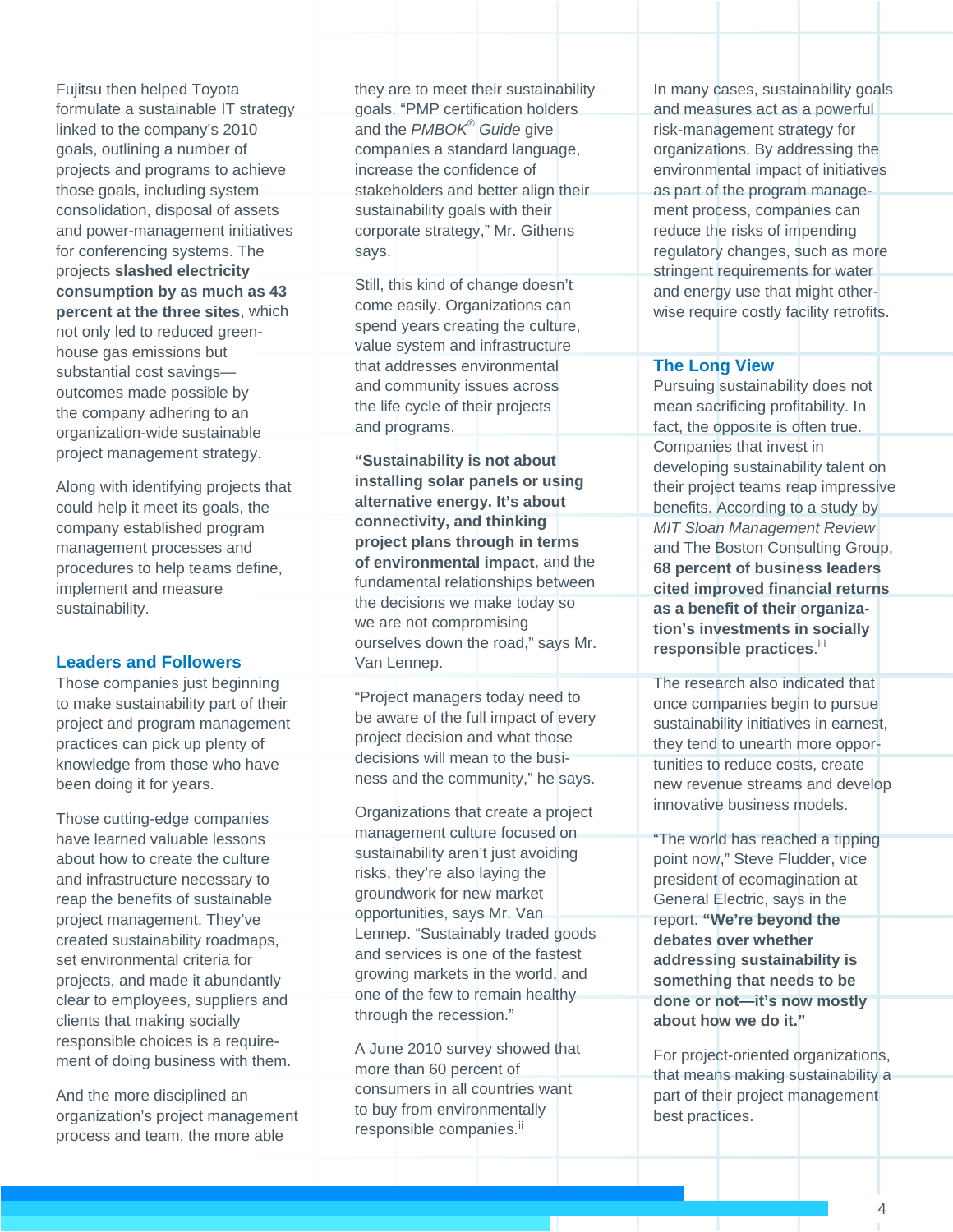Organizations just beginning down this path must understand, however, that incorporating sustainability measures into project management practices takes a lot of work—and a fair amount of trial and error, says Alan Brent, PhD, a professor in the department of engineering and technology management at the University of Pretoria, Pretoria, South Africa.

"It's a messy process," he says. "You either have to translate environmental issues into costs or bring them into the risk-analysis process of project development."

In other words, companies must balance the cost of making sustainability a requirement of up-front project decisions—even if it means spending more in the short term against the possible risks associated with not making that choice.

In South Africa, for example, many projects involve extracting raw materials, including coal and oil, from the land. "If the project plan doesn't take into account the impact to the community and their response to the initiative, it can cause a negative impact to the opportunity," he says. He notes that some mining companies in the Pretoria region have gone bankrupt after being forced by the government to rehabilitate land that was polluted as a result of their mining projects.

"The cost of these risks is not easy to quantify, but they must be measured and tracked, or companies run the risk of going under," Dr. Brent says.

The turning point for many organizations comes when they start to view sustainability as an opportunity rather than a risk, he says. That's a shift that many struggle to make, though.

"In coal mining and oil industries, companies are realizing that no one wants to use their products anymore," he says. "They could look at clean energy as an opportunity to increase their market share, but many still consider it a risk to the business."

It's a shortsighted approach that could damage their long-term prospects.

**"Fifty years from now, you are not going to be in business if you keep managing projects in the same way,"** Dr. Brent says. "It's not a matter of if you need to change your approach, it's when."

**Sustainability In Action The Company:** Herman Miller **The Industry:** Furniture manufacturing **The ROI**: An eco-friendly program management strategy inspires "market-disrupting" projects.

At Herman Miller, if a project doesn't meet sustainability goals, it's over.

Every new product project is based on the company's Design for the Environment (DfE) program management criteria, all of which align directly with the company's overall 2020 corporate sustainability goals:

■ Zero landfill

.

- Zero hazardous waste generation
- Zero air emissions
- Zero process water use
- 100 percent green electrical energy use
- **Minimum LEED silver** certification for all company building construction
- 100 percent of sales from DfE-approved products

Project management is at the core of helping the company achieve those strategic objectives. "Our team leaders are responsible for ensuring that our products meet our quality goals and DfE criteria," says Gabe Wing, DfE manager. "They are the ones who engage the value chain to find innovative solutions, and that's how we create disruptive innovation in the marketplace."

Project teams have a DfE playbook that guides decisionmaking and frequent stage-gate reviews to assess progress, explains Mr. Wing. "If the DfE criteria aren't met, the project doesn't move forward without the approval of the project team sponsors. Any unmet criteria will be addressed in order to meet the 2020 goals."

Mr. Wing credits company founder, D.J. DePree, and current executive leadership for the unerring commitment to promoting the values of sustainability across the organization. **"When you have a key visionary at the heart of an organization, it's easy to embed sustainability in your product development process."**

Even with leadership support, it has been a long and complicated journey. Although the company always tried to be a good environmental steward, it didn't always have the knowledge or rigor in its project and program management practices that it does today.

"It's been an evolution," Mr. Wing says. "As we learn more about what we can accomplish, we incorporate new criteria into our design practice, products, processes and facilities."

In 1989, the company created the Environmental Quality Action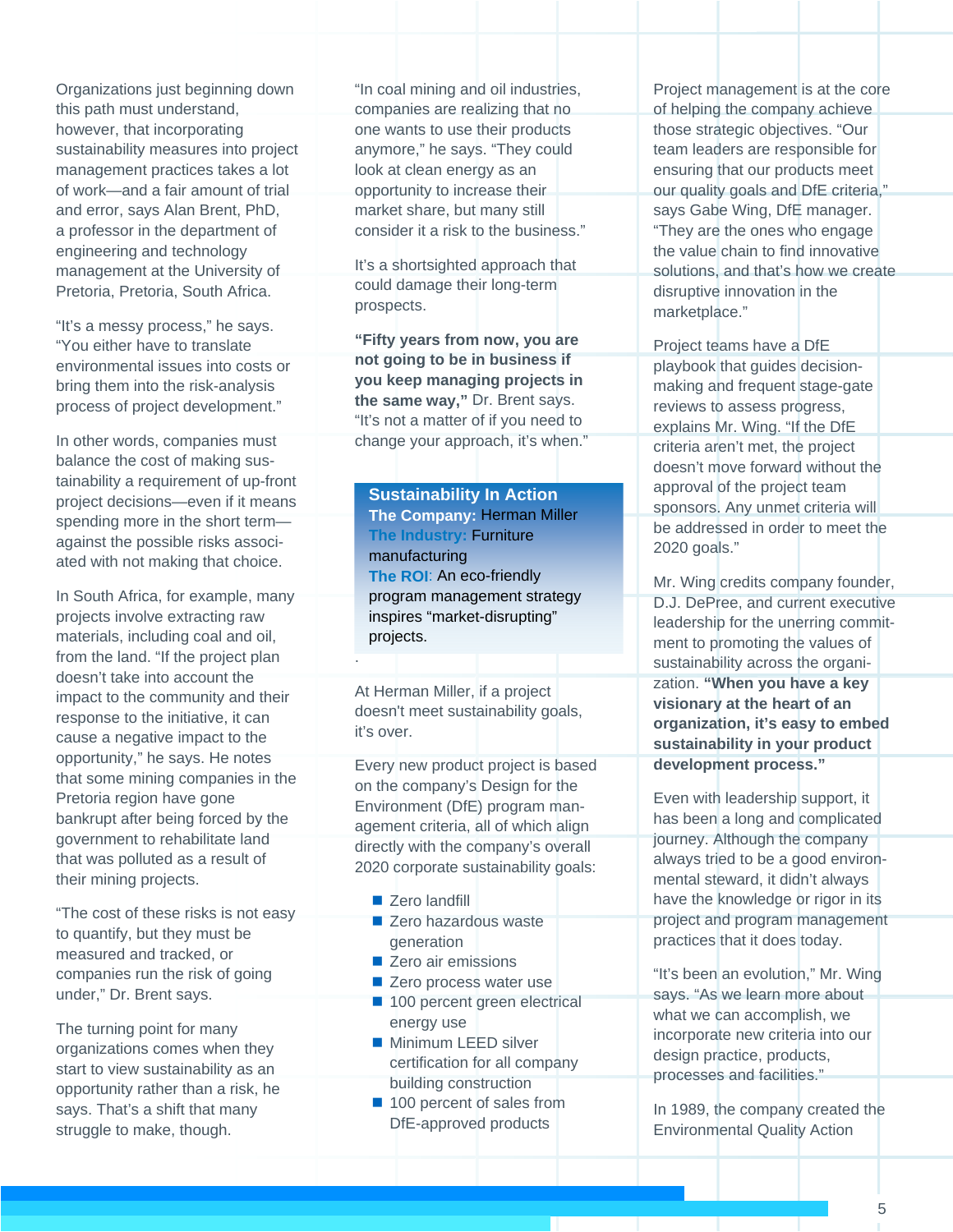Team, a cross-functional steering committee that sets environmental direction and priorities and measures results. The team began with a set of general guidelines and earth-friendly principles, such as using recycled material and sustainable wood whenever possible and reducing waste to landfills. Then, as the development teams learned more about material chemistry and what they could accomplish, the criteria became more rigorous.

The team also discovered the need to assess risk while still trying to meet sustainability goals. For example, the company's first DfE product, the iconic Aeron chair, used 50 recycled 2-liter soda bottles in the seat and back frames. This choice helped the team meet the recycled material goal, but they later discovered that the bottles contained trace amounts of antimony, a toxic metal. By using bottles in the product, the company inadvertently extended the life and the potential reach of antimony in the environment.

Rather than chalk it up as a failure, the team saw an opportunity to improve its procurement process, and began looking at the larger value chain when selecting and evaluating materials for the program.

**"Based on that project, we saw opportunities to move beyond recycled material, and we started looking more closely at all of the design impacts throughout our value chain,"** Mr. Wing says.

In 1997, Herman Miller began following Cradle to Cradle (C2C) design, a sustainable design methodology and certification program covering 19 criteria to ensure materials used in products are not harmful to the environment or people, and can either be recycled, remanufactured or composted.

The project team spent two years examining how to embed C2C into a large organization and now incorporates it into every new product-design process.

#### **Toward a Sustainable Culture**

Integrating formal sustainability goals into an organization's project management practices requires culture change, education, measurement—and support from the upper ranks.

Here are some tips for making the most of sustainability initiatives:

Embedding sustainability across the project portfolio requires a high-level champion. Companies cannot achieve sustainability goals unless they have unwavering executive support for the process, which then is driven down to each project in the portfolio. "Leadership is necessary to integrate these goals across the organization," says Fujitsu's Ms. O'Flynn. "If you don't have it, you'll face constant challenges."

# Sustainability efforts must be embedded across the enterprise.

Project teams cannot make decisions that support sustainability goals if the culture in which they operate doesn't value those choices, says Dr. Brent, University of Pretoria. "Until these values are pushed down from the top throughout the organization, the change won't happen."

Sustainability can't be viewed as a panacea. Consider the risks as well as the opportunities to determine the full value of sustainable choices. "You have to understand the environmental impact of what you are doing," says Mr. Makower.

For instance, if reducing air emissions has the side effect of increasing water pollution, for example, the net gain is zero. And if your organization makes sustainability a selling point, it must back it up at every project turn or risk a severe public relations hit.

## Sustainability must be non-negotia-

ble. You can't be socially responsible only when it's convenient. It has to become an integral part of your value system, says Herman Miller's Mr. Wing. "Start with non-negotiable criteria and make meeting those criteria a requirement of moving the project forward."

### Link sustainable goals to bottom-

line results. Start with project goals that are easy to identify and analyze the data behind them. For example, improving energy efficiency and avoiding landfills have clear environmental and financial benefits. "Even skeptics can see the value these changes add to the bottom line," says Mr. Wing. "If you are not making sustainable choices, you're leaving money at the table."

#### What's measured is managed and sustainability is no exception.

Define specific, measurable, sustainability goals within each project, such as reducing energy use, eliminating waste to landfills or cutting greenhouse gas emissions, and then track those metrics as part of the project review process. "When you have clearly defined metrics, you can make them an integral part of project tasks," says Ms. O'Flynn.

The quality of a company's offerings is reflected in the quality of its supply chain. Sustainability goals cannot be achieved in a bubble. To be a truly sustainable organization, you must set expectations for environmental